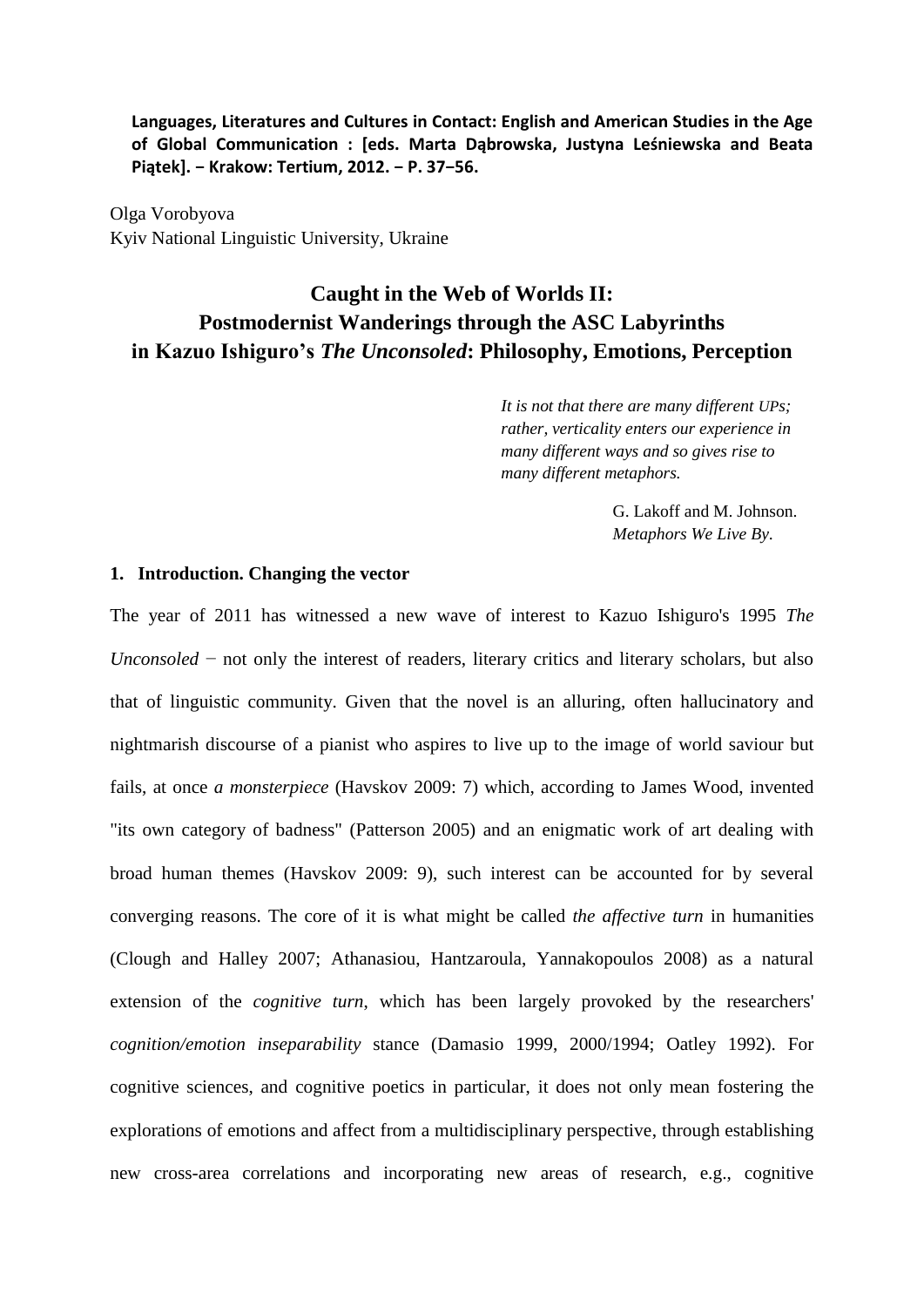2

musicology (Cross 2007; Kelley 2010; Mc Kevitt, P., S. Ó Nualláin and C. Mulvihill 2002; McParland 2006; Zbikowski 2005 et al.). It also entails a further shift from the study of *ordinary consciousness* to what is known as *altered states of consciousness* (ASC) viewed as a linguistically relevant neurophysiologic, psychological (Spivak 2004: 27-32), and aesthetic phenomenon, in the latter case traditionally related to composing and interpreting poetry (Tsur 1992: 411-430), frequently a sleeplike condition referred to as *trance*. However, not only poetry, but quite a few prosaic works, including modernist and postmodernist, can be regarded as ASC discourse manifestations where the protagonist/narrator displays the properties of *a liminal persona*, or the one in the transitional state, a state of being on the threshold of or in-between two different existential planes (see La Shure 2005 on the anthropological notion of liminality, elaborated by Arnold van Gennep (1960) and further Victor Turner (1974: 53-92), plunged into the ASC contexts. The intricate texture of such literary discourse as well as cognitive and emotional aberrations that underpin and configure its linguistic intricacies bring to the foreground the issue of revealing semantic and cognitive mechanisms behind ASC discourses being turned to aesthetic ends. Probing into these mechanisms envisages, on the one hand, elaboration of new methodological tools or, rather, modification of the available ones to fine-tune them to the analysis of such highly ambiguous, often palimpsestic texts, and, on the other hand, defining the key notions that might become instrumental in the interpretation of ASC literary discourses.

Methodologically, in literary analysis of *The Unconsoled* the prevalence has been usually given to psychoanalytical tools per se or those used in combination with other analytical techniques, e.g., psychiatric (see the overview in Havskov 2009: 10-20). An integrated approach to Ishiguro's novel might turn enlightening and heuristically significant when re-planted into the linguistic soil, as in Elżbieta Chrzanowska-Kluczewska's paper (see this volume) that combines a text-world analysis of the novel as oneiric discourse with the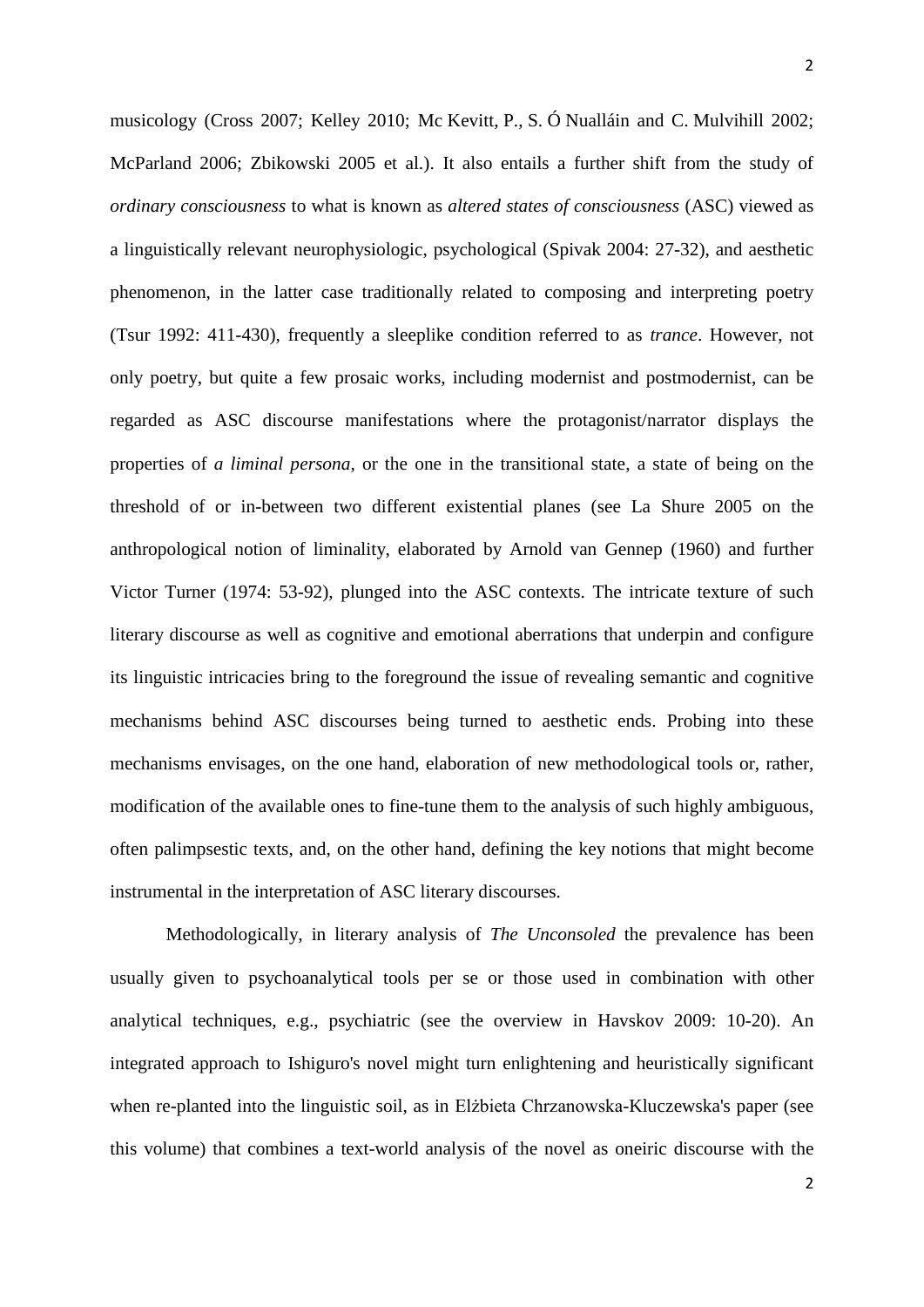emphasis on its stylistically relevant Freudian tropics and narrative modalities. However, insights into ASC literary texts that help to trace the narrative principles of their dream-like construction still leave undefined a specific "pleasure through pain" (Wurth 2005: 18) atmosphere of *The Unconsoled*, the magic the novel exercises on its readership, or at least a major part of it.

Hypothetically, such hypnotic magic is a cumulative subliminal phenomenon, grounded in the interlacing of multiple contential (semantic, conceptual, preconceptual) and narrative discourse layers or networks in their internal tension and rhythmical oscillations, which emotionally resonate with patterns of the readers' unconscious (Vorobyova 2006: 72- 86), thus creating the effect similar to the listeners' response to music where pitch changes and fluctuations as well as rhythm play a crucial role.

Without any global pretence for deciphering the workings of the novel's "postmodern sublime" (Wurth 2005: 12 etc.), this paper aims to outline some facets of its conceptual organization that contribute to such enigmatic aura. For this we suggest to shift the vector of analysis from examining the horizontal (modal and tropological) dimensions of the novel's worlds to scanning their vertical dimension linked to the narrative's conceptual and preconceptual rhythmic design associated with the idea of *verticality*. Following the 19<sup>th</sup> century English art and literary critic Walter Pater in his essayistic maxim that "all arts constantly tend towards the 'musical'" (cit. after Wurth 2005: 14) and accepting the links between postmodern literary texture and "non-representational ways of instrumental music" (ibid.), we intend here to try and account for at least some facets of the novel's hidden agenda, related to philosophy of self-identification and emotionally charged personality metamorphosis in the sensory context of contemporary music. It envisages a further risky journey into the altered-state-of-consciousness realm, involving other than modal (horizontal) dimensions of *The Unconsoled*, which accrete by way of anamorphosis into a series of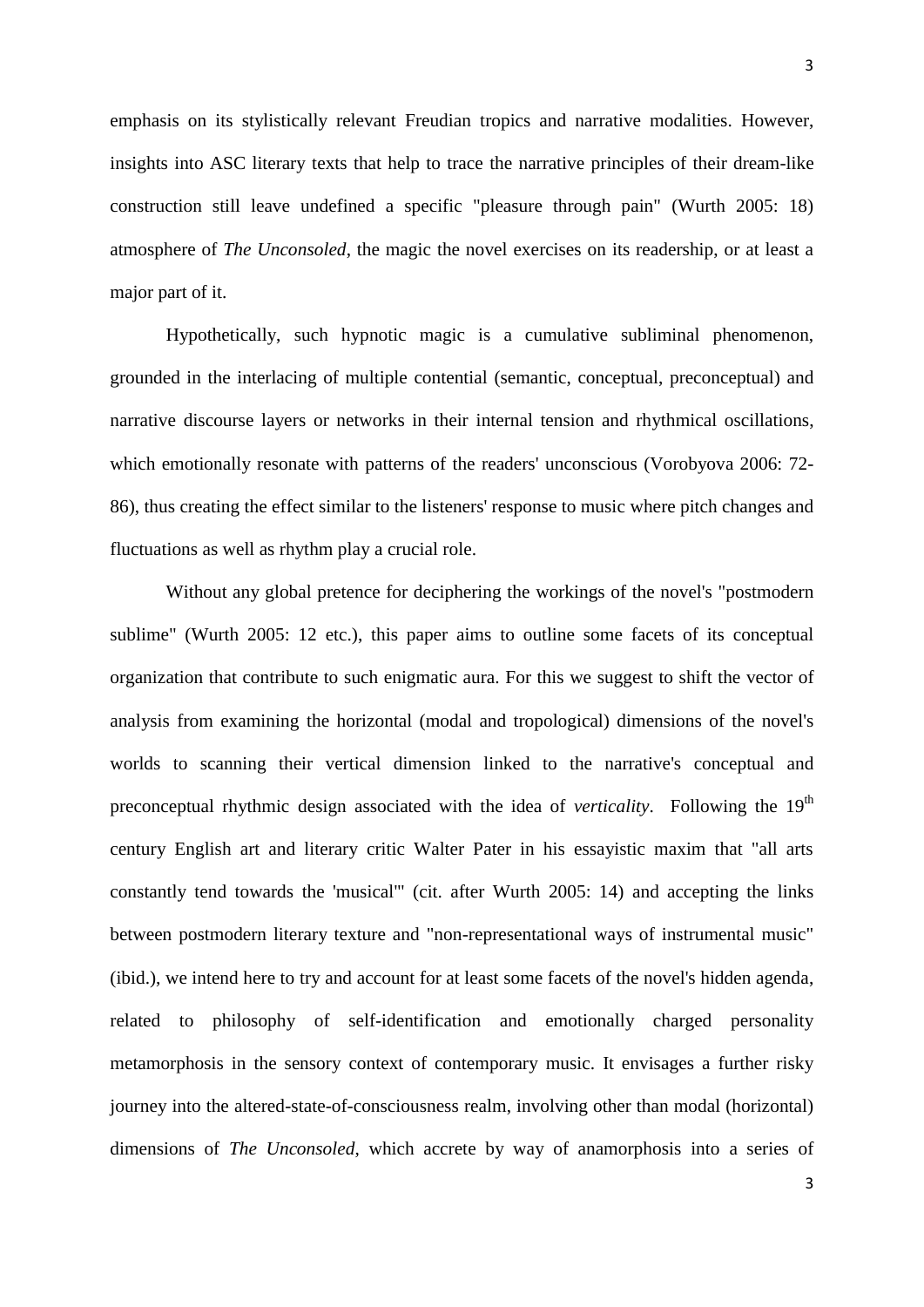discourse worlds (Chrzanowska-Kluczewska 2012) − philosophic, emotional, and sensory, thus shaping the *vertical context* (Gyubbenet 2010/1991: 39) of the novel.

# **1.1. Key notions of the** *Monsterpiece*

Retrospectively, the text-inscribed concept of VERTICALITY, of moving along the vertical scale that embodies the hidden rhythm of the narrative with its growing tension and suspense which release on Thursday night of the performance, comes to the surface as the initial hint (the title of a musical piece by a would-be contemporary composer) at the very beginning of the novel, when Ryder, the protagonist, having just arrived at the hotel to find no one to welcome him, suddenly realizes that there is some background music being played inside the building, e.g.,

Someone was playing a single short phrase − it was from the second movement of Mullery's *Verticality* − over and over in a slow, preoccupied manner

(Ishiguro 1996: 4).

Further on, VERTICALITY manifests itself as a background conceptual schema in the lengthy fragment (pp. 4-11) that depicts Ryder's ascent in the hotel elevator, accompanied by the elderly porter, Gustav (presumably, a mental double of the protagonist's father), and a young lady, Miss Hilde Stratmann, who was supposed to be in charge of the pianist's tour. The importance of the ascent, of moving up the vertical scale, is reinforced by some weird timeextension shifts that give the narrative a mild surrealist colouring that will later on, as the plot unfolds, get a much stronger emphasis.

Actually, Lakoff's and Johnson's (1980: 56) claim as to "the centrality of up-down orientation in our motor programs and everyday functioning" and their observation concerning a wide range of different "experiences on which the UP metaphors are based" (op. cit.: 19) − special, social, emotional, all of them being *cultural through and through* (op. cit.: 59, 57), seem to have been well-supported in the introductory part (pp. 3-17) of the book's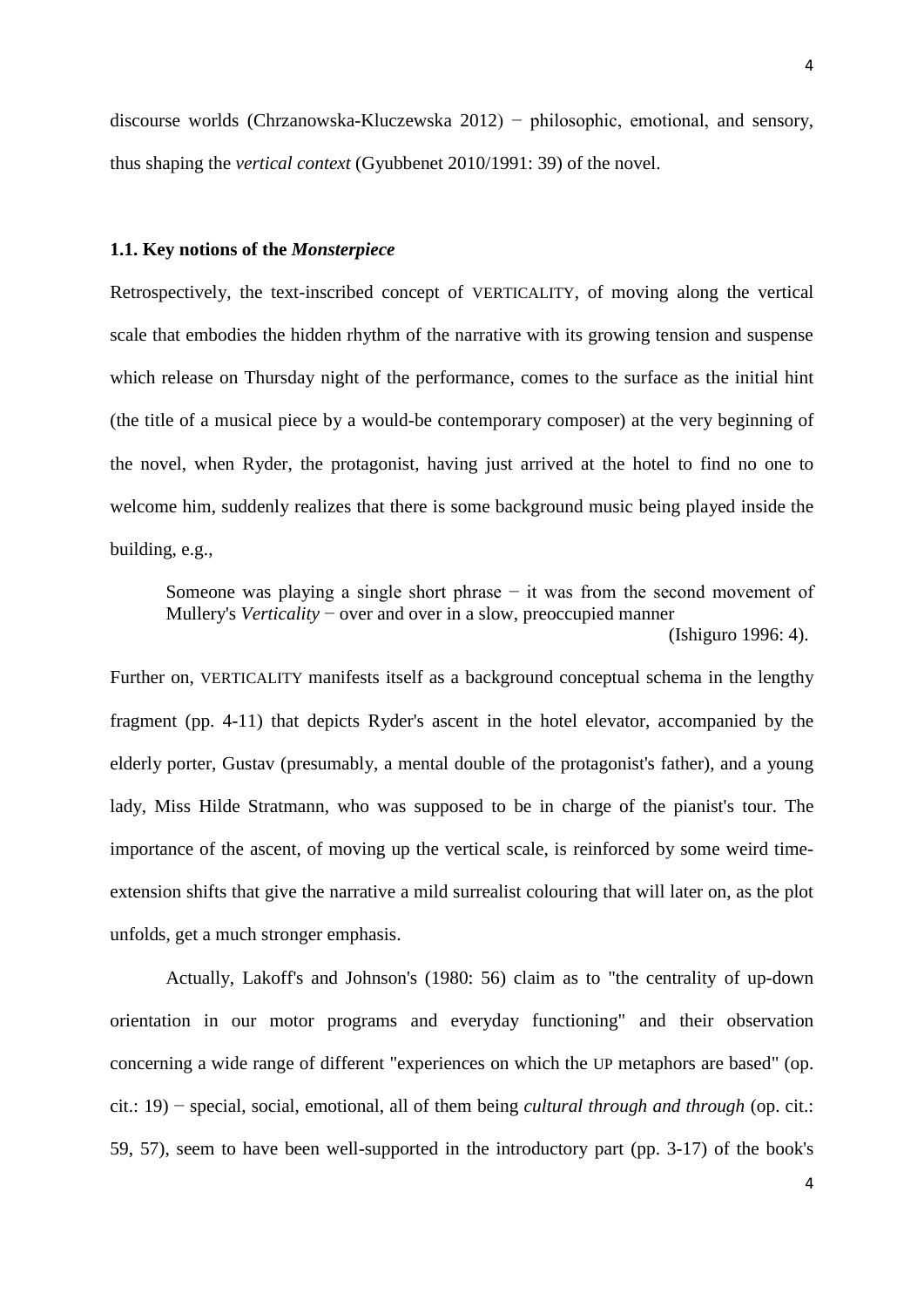first chapter, which, generally, might be regarded as programmatic for the novel's design. To broaden the scope of *vertical experiences*, by the end of the book's initial fragment the UP is employed as a memory trigger, e.g.,

I was just starting to doze off when something suddenly made me open my eyes again and stare up at the ceiling.  $\leq$ ... > All this came back to me as I continued to stare up at the ceiling (Ishiguro 1996: 16, 17),

in another surrealistically-laden scene of déjà-vu, when Ryder, seized by the sense of recognition, took the hotel room he was in for his bedroom in his aunt's house somewhere on the border of England and Wales, where he stayed as a child.

Other manifestations of the VERTICALITY schema, now in its inverted, TOP-DOWN format, show up in the novel's introductory part, getting more and more obtrusive further in the narrative. They are related to the protagonist's desperate attempts to fall asleep and relax, the descriptions of which imply a downward vector of motion, e.g.,

I collapsed fully clothed on the bed (Ishiguro 1996: 15),

I felt myself sliding into a deep and exhausted sleep (Ishiguro 1996: 17).

These attempts were mainly unsuccessful, because there always appeared someone to disturb Ryder − as, for instance, the sentence, opening the second chapter of the novel, reads: *I was woken by the ringing of the telephone on the bedside cabinet* (Ishiguro 1996: 155). To furnish the pattern, a similar statement, now opening chapter three, accentuates the idea of *verticality*  in its visual mode, as if in passing, e.g.,

I awoke to find bright sunlight pouring in through the vertical blinds and was seized by the panicky feeling I had let far too much of the morning slip by (Ishiguro 1996: 293).

Interestingly, the idea of *verticality* materializes in Ishiguro's book not only verbally but also in a multimodal fashion. It is discernible in almost all (10 out of 14 available in the librarything website − see Covers) book cover designs of the novel in its different editions: from gloomy medieval gothic vaults in the current *Vintage books* publication to the steep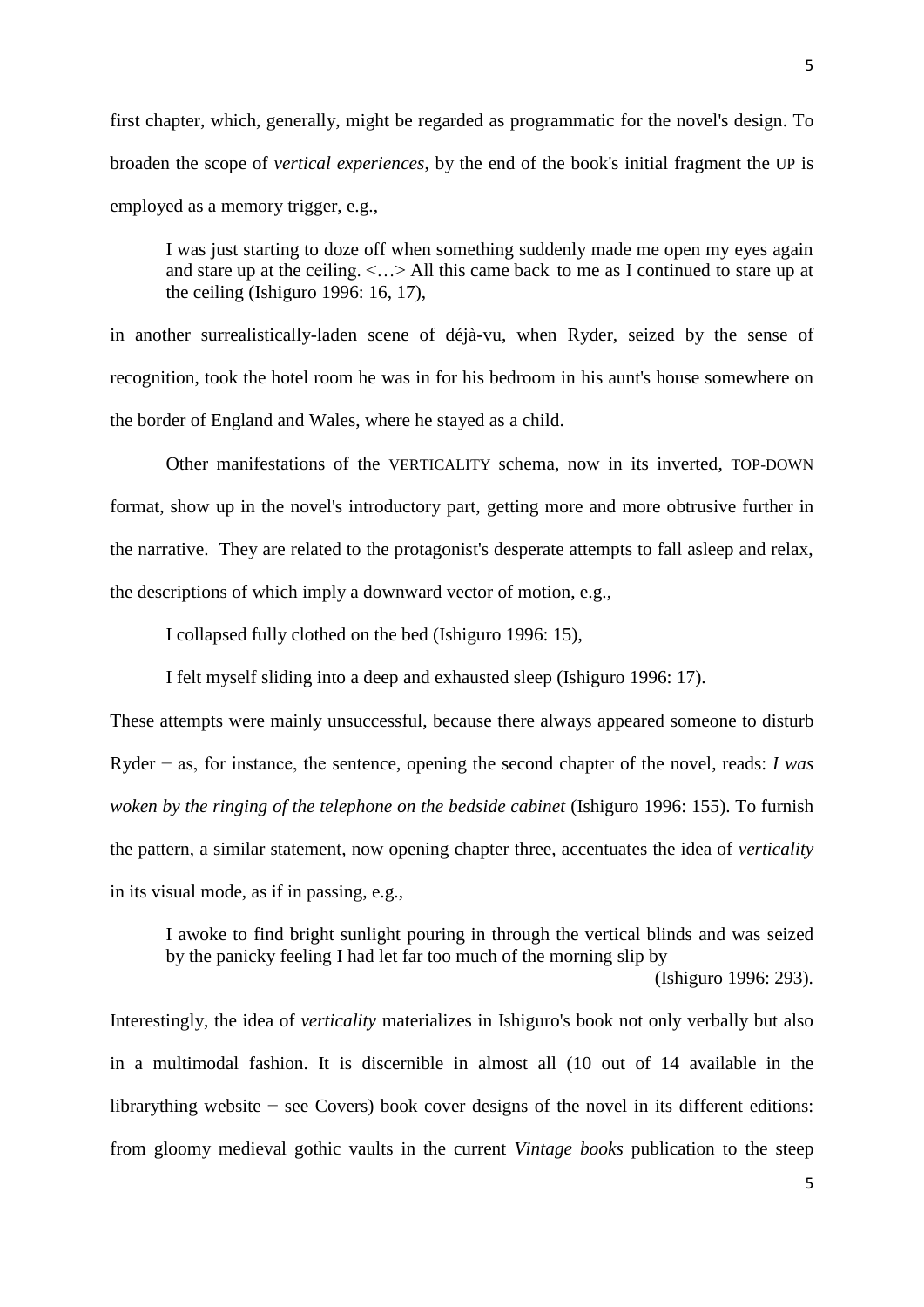uphill road against the cityscape at dusk in the 2005 *Faber and Faber* one and back to the 1995 *Faber and Faber* edition with its complex surrealistic design where a faceless torso of a man (false identity?) in an immaculate jacket with a tower-shaped tie overhangs an empty labyrinth with a crowd of people at its backside, presumably symbolizing the protagonist's scattered mind. Such design matches the 'twisted fiction' label given to this category of books by the Faber Fiction editor Angus Cargill (2009).

The picture of conceptual multimodality would not be complete without commenting on some other book cover designs of *The Unconsoled* and its translations, where verticality becomes an essential part of the mis-en-scene. Here belong: (i) the 1995 *Knopf Canada* cover with a view of a half empty terraced conference hall; (ii) a weird tripartite sea-above-thewoods-above-the-buildings layered construction and a more traditional street-wall design (reminding of Ryder's wanderings in his desperate search of the Concert hall just before the Thursday night performance started) in two *De Troostelozen* Dutch editions, the 1995 *Atlas*  and 1997 *Pandora* ones, respectively; (iii) another very strange Lego-like upstanding construction in the cover of the 1996 *Die Ungetrösteten* German *Rowolt-Reinbek* edition; (iv) two close-ups of a pianist playing, differing in their zooming-in/out degree, in *L'inconsolé*  published by *Calmann-Lévy* in 2002 (with an accentuated verticality of the pianist's stature) and *The Unconsoled* published by *Knopf Doubleday* at 1999, where the effect of verticality is achieved due to the pianist's hand drawn as pending over the keyboard; (v) a funny, somewhat erotic picture of a slender female leg in a lace stocking in *Die Ungetrösteten: Roman* cover of the 2009 *Verlag* edition; (vi) trees against the setting sun (a non-identified publisher); (vii) a fragment of a labyrinth, positioned in such a way that it might be taken for a vertically (bottom-up and top-down) arranged pattern in the 1999 Paris *Calmann-Lévy* edition book cover of *L'inconsolé.*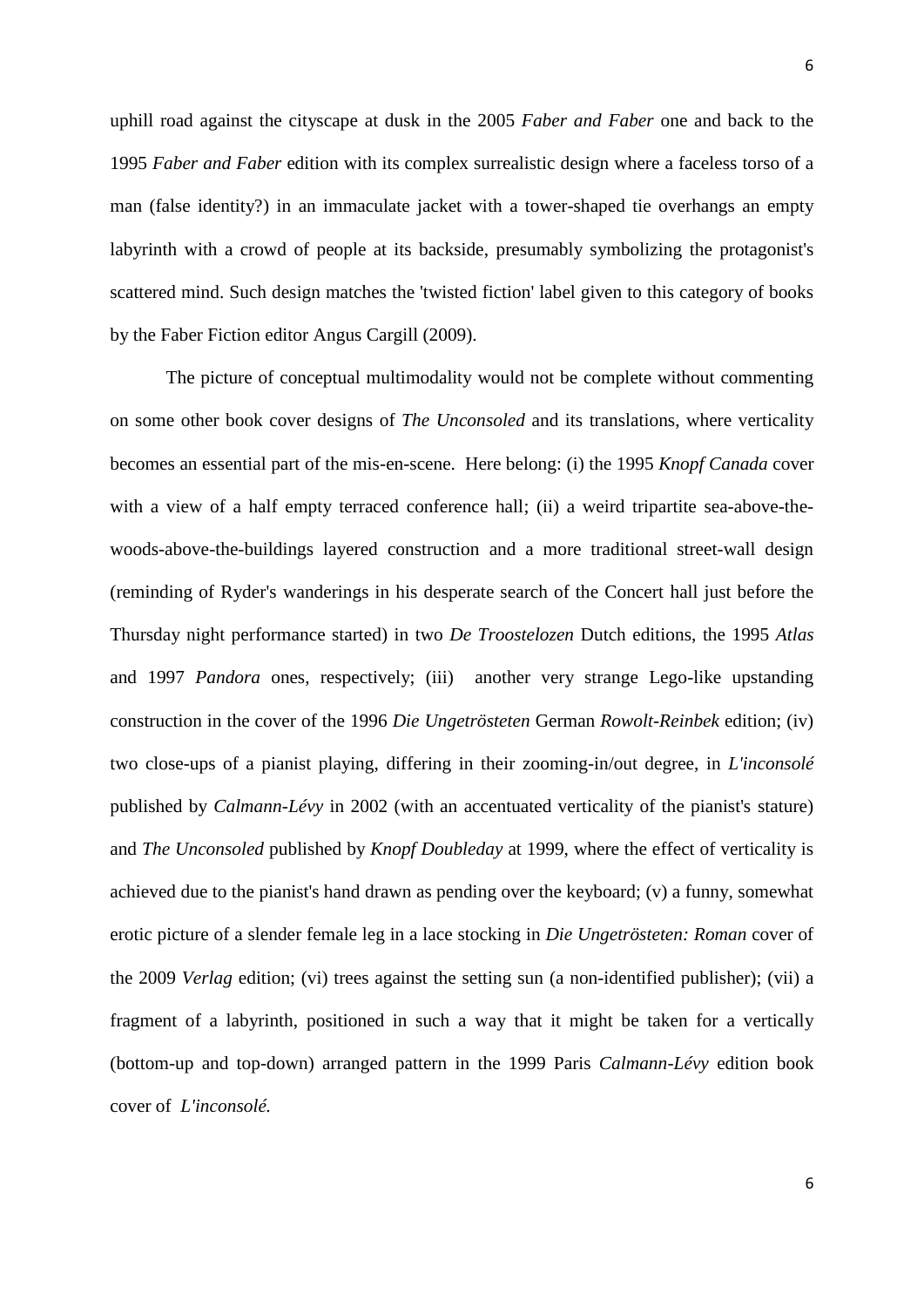Similarly, the idea of *verticality* is manifested in the cover design of the 2008 *Eksmo-Domino* Russian edition, where the uphill street of a residential area, lined with greyish apartment houses that are decorated with stylish street lamps, opens a view of a cathedral spire that is made more salient due to the upward pas of two ballerinas dancing in the street. The picture foregrounds an upright piano with an open keyboard, played by an adult and a child, which creates a kind a balance between the two dimensions of the design − vertical and horizontal.

This intermedial digression illustrates the way the key motives of Ishiguro's novel − the search for *identity*, wandering the endless *labyrinths* of human relations, *claustrophobic anxiety, music* in its social and personal significance, and some others – are highlighted nonverbally. Practically all of these motives are also punctuated verbally in the very first pages of the book, and even in its opening paragraph (the protagonist's bewilderment and the taxi driver's embarrassment on finding no one to meet the long-awaited guest, the driver's wandering the deserted lobby in search of anyone). However, bringing these verbal markers together needs some interpretive effort, as they are mostly scattered all over the narrative, more often than not lacking stylistic foregrounding, and thus might be taken as textually important mainly in retrospect. It can be illustrated by the examples below, presenting different degrees and formats of claustrophobia, distantly located in the *emotive crescendo*  (Tsur 1992: 446) manner,

The lobby was reasonably spacious  $\langle \cdot \rangle$  But the ceiling was low and had a definite sag, creating a slightly claustrophobic mood, and despite the sunshine outside the light was gloomy (Ishiguro 1996: 3),

I had certain plans then, such as you do when you are young, when you don't realise how limited time is, when you don't realise there's a shell built around you, a hard shell so you CAN'T – GET – OUT! (Ishiguro 1996: 348).

The way such *delayed categorization* (Tsur 1992: 415) works is exemplified in the novel's opening by the protagonist's reaction to music he has been previously oblivious of, e.g.,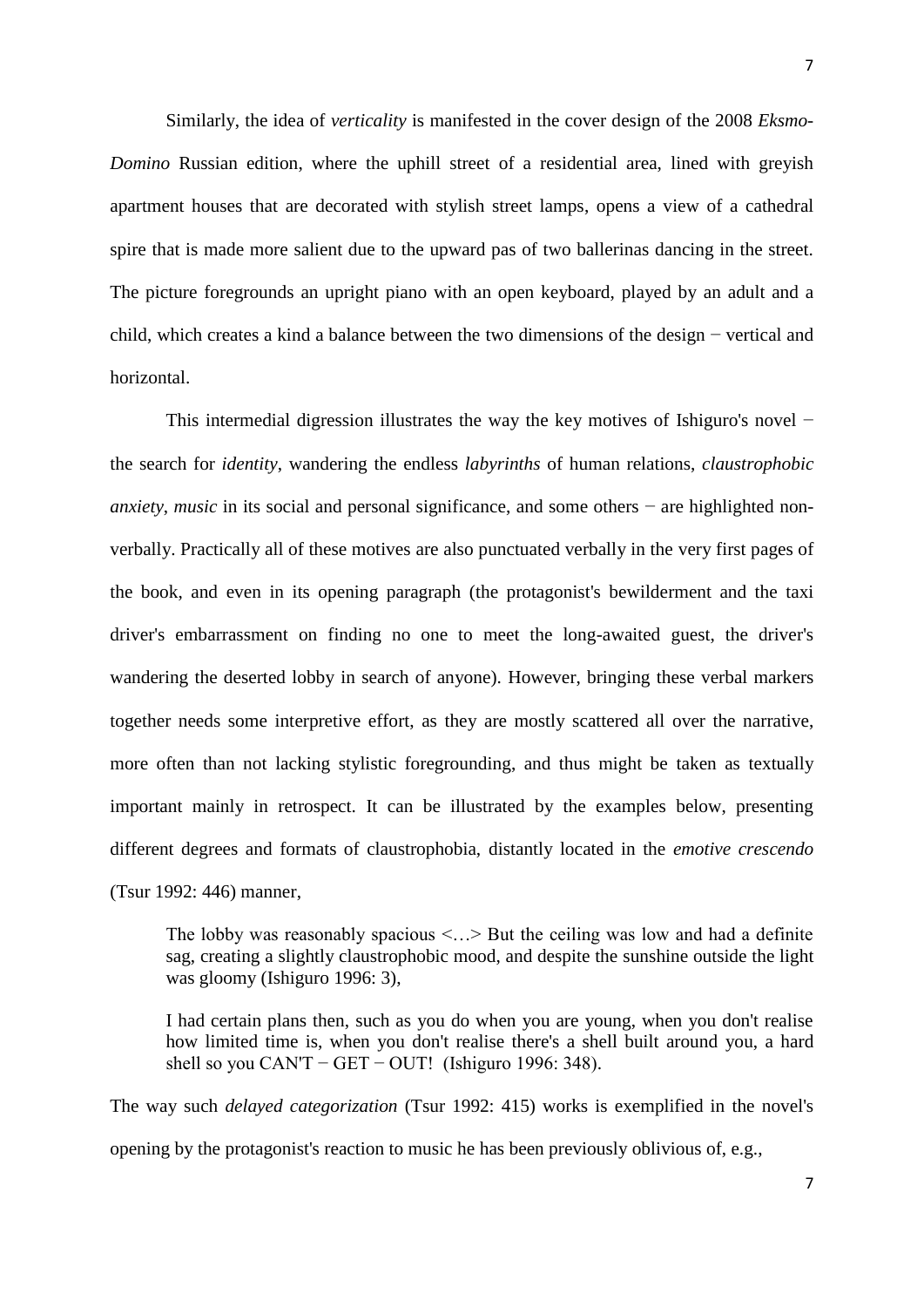'<…> And listen to him now! Still hard at it, working thins out by himself.'

 He indicated the rear of the lobby. Only then did I become aware that a piano was being played somewhere in the building, just audible above the muffled noise of the traffic outside (Ishiguro 1996: 4).

All this makes the narrative a kind of readers' interpretation guide, suggesting a possibility of reshuffling the focus of attention from salient to seemingly insignificant background details which later might be conceptualized as semantically important, due to anamorphosis that envisages taking a specific vantage point to reconstitute a distorted or diffuse image (Anamorphosis). Delayed anamorphic conceptualizations grounded in "turning into figure what is usually perceived as ground" (Tsur 2009: 237) are reminiscent of the way *a megametaphor* as "a conceptual feature that runs throughout the text", contributing "to the reader's sense of the general meaning or 'gist' of the work and its significance" (Stockwell 2002: 111; see also Chrzanowska-Kluczewska's paper in this volume), is processed. Unlike the established approach to megametaphors as accumulating numerous micrometaphors that occur in a text (ibid.), bringing together "the metaphors in a text into an overarching structure" (Werth 1999: 324), we rely upon its somewhat wider interpretation as "quintessentially discursive" "metaphorical undercurrents" "that express fundamental cultural frames" (op. cit.: 328, 324, 329) and accumulate in their global discursive sense the meanings of both metaphorical, including *sleeping metaphors* (Goatly 1997: 31-35), and non-metaphorical linguistic expressions.

Accordingly, we proceed from the assumption that construing the VERTICALITY megaschema as a constituent of the conceptual framework pertaining to Ishiguro's narrative might go along similar anamorphic, megametaphorical lines, drawing upon the narrative texture of the novel and image-schematic properties of the UP, UP-DOWN, and DOWN-UP sensory-motor representations.

#### **1.2. Key terms and techniques of analysis**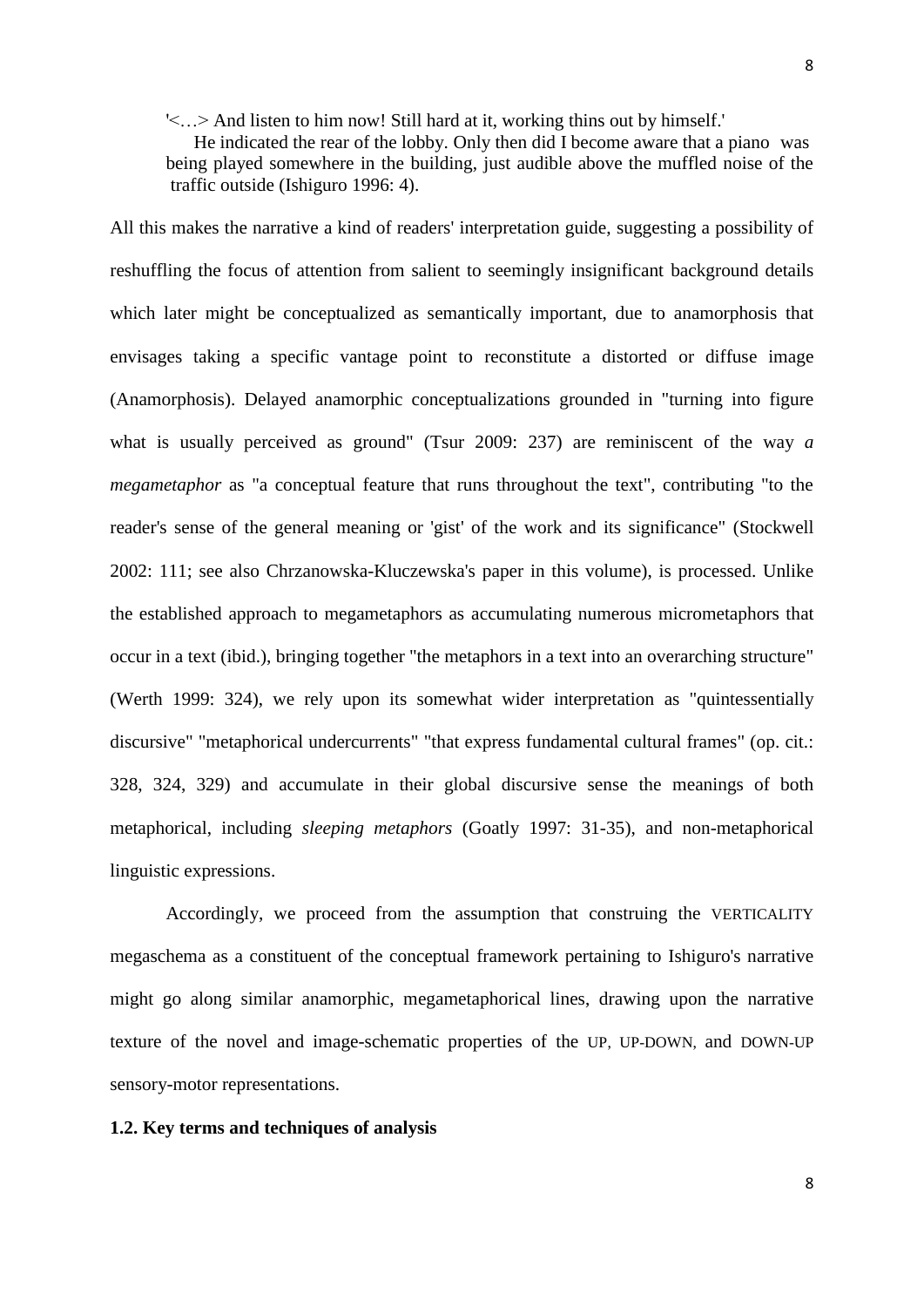From the list of terms employed in this paper (discourse worlds, altered states of

consciousness, liminality, anamorphosis, multimodality, etc.) three key terms seem to require a more detailed comment − *vertical context*, *image schema*, and *emotional resonance*.

The notion of *vertical context* in its philological interpretation was introduced by Russian scholars O. Akhmanova and I. Gyubbenet to denote an extratextual context that accumulates in its structure additional information necessary for a full-fledged readers' literary response. Such information is being built up through implying the literary work's chronological and historical background, world and national cultural specificity, the author's psychological idiosyncrasies, confessional and philosophic intertextuality, literary trend the text belongs to, and so on (Gyubbenet 2010/1991: 39). This semantic category is implicative by default, but in case of its even less than minimal textual explication it might generate a huge array of associations, thus exercising an enormous impact on the readers' interpretation of the literary work, sometimes verging on its *overinterpretation* (Eco 1994/1992: 45-66).

The vertical context of *The Unconsoled* is to a great extent shaped by Confucian motifs, whose in-depth analysis in the "third wave Confucianism" terms, focussing on its dialogue with the postmodernism worldview, was suggested by John Rothfork (2008). He refers to the Confucian conception of Ideal/Perfect person/man (*Junzi*) in the explanation of Ryder's failure in his "psychoanalytical quest for self-discovery" (ibid.). All in all, Rothfork's assumption that "Japanese Confucianism provides the vocabulary and scheme to explain the novel" (ibid.) seems well-grounded, disregarding the fact that "Ishiguro has frequently expressed annoyance with the reviewers' tendency to let all explanatory roads lead to Japan in discussing his works, having mistaken his last name for a road sign" (Havskov 2009: 11). In fact there are no explicit textual clues in *The Unconsoled*, that might evoke any direct associations with the Confucian teaching, except for Ryder's mental picture of a possible

9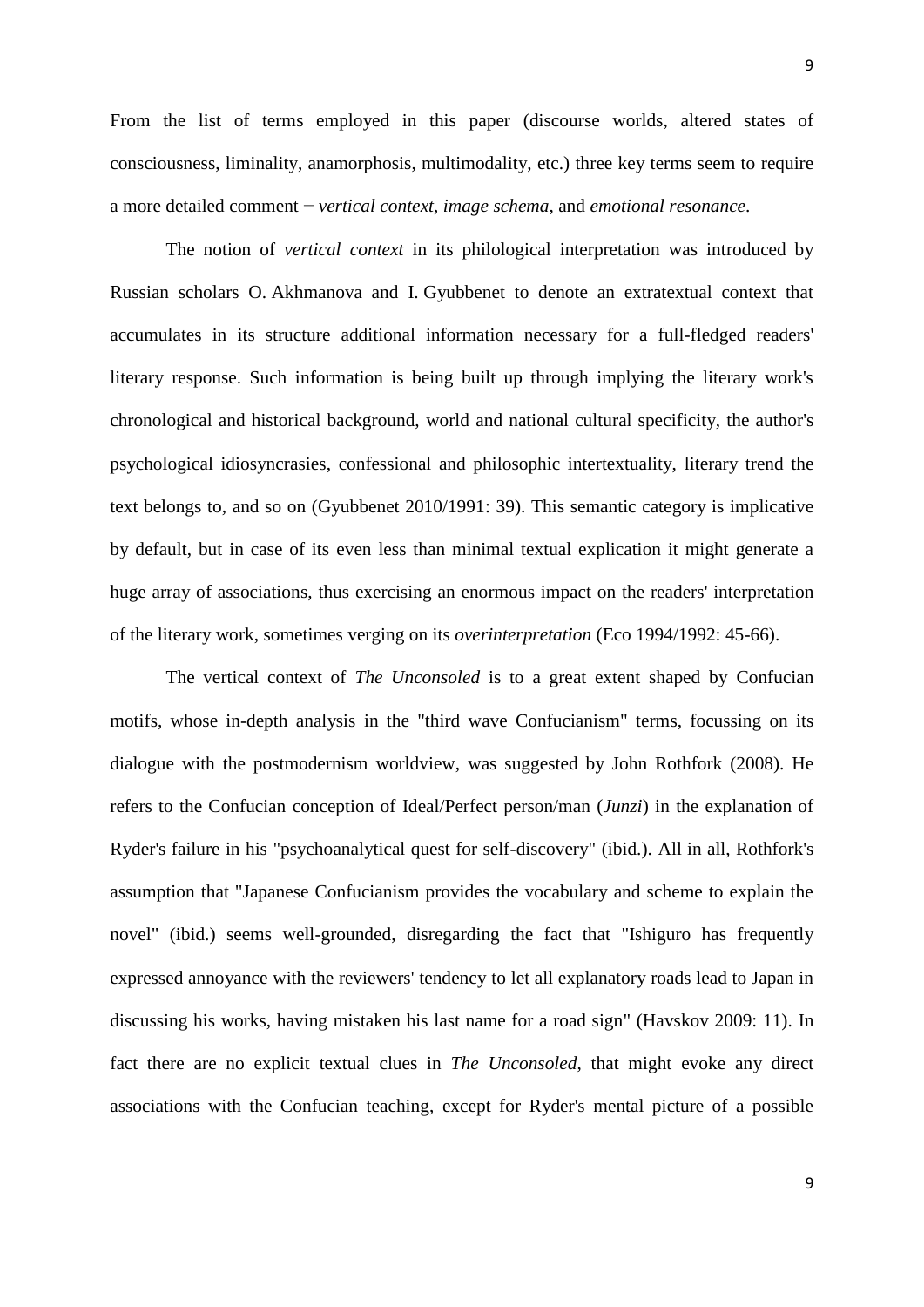pleasant talk with an electrician on a "tram running a continuous circuit" (Ishiguro 1996: 534) in the last pages of the novel, where the latter is referred to as an ideal person, e.g.,

<…> I began to picture myself, already back in my seat, exchanging a pleasant talk with the electrician, glancing out between mouthfuls at the early-morning streets. The electrician was in many ways the ideal person for me to talk to at this moment. He was clearly kind-hearted, but at the same time careful not to be intrusive

(Ishiguro 1996: 534).

Notwithstanding the lack of explicitness in manifesting the philosophical ingredient of the novel's vertical context, it can be made more tangible through identifying some conceptual peaks of the story, while following the dramatic narrative turns and/or salient stylistic aberrations of the novel's texture. Such a peak occurs in the description of Ryder's longawaited speech at the municipal reception, which eventually turned into an undecipherable haiku, e.g.,

I saw I would have to take control of the situation before it disintegrated into chaos. With so many already on their feet, I decided the best course would be to elevate myself above them on some pedestal.  $\leq$   $\leq$  > I clambered up onto my chair.

 The clamour ceased instantly, people freezing where they stood to stare up at me. From my new vantage point I saw that over half the guests had left their tables and I decided to begin without delay.

'Collapsing curtain rails! Poisoned rodents! Misprinted score sheets!'

(Ishiguro 1996: 145).

Here, the mandarin position Ryder has been unjustly ascribed to by the town people, embodied in the conceptual metaphor CONTROL IS UP, is shown as a rather unstable one due to the constant narrative shuttling along the *verticality* scale, thus *switching on* the megaconcept of VERTICALITY which incorporates the respective orientational image schemas − UP-DOWN, BALANCE, and CENTRE-PERIPHERY (*disintegrated into chaos*).

The notion of *image schema* defined by Johnson (1987: xvi) as "a recurring dynamic pattern of our perceptual interactions and motor programs that gives coherence and structure to our experience" integrates information from multiple modalities (Hampe 2006: 1) at different linguistic and discursive levels − from locative expressions of place (Stockwell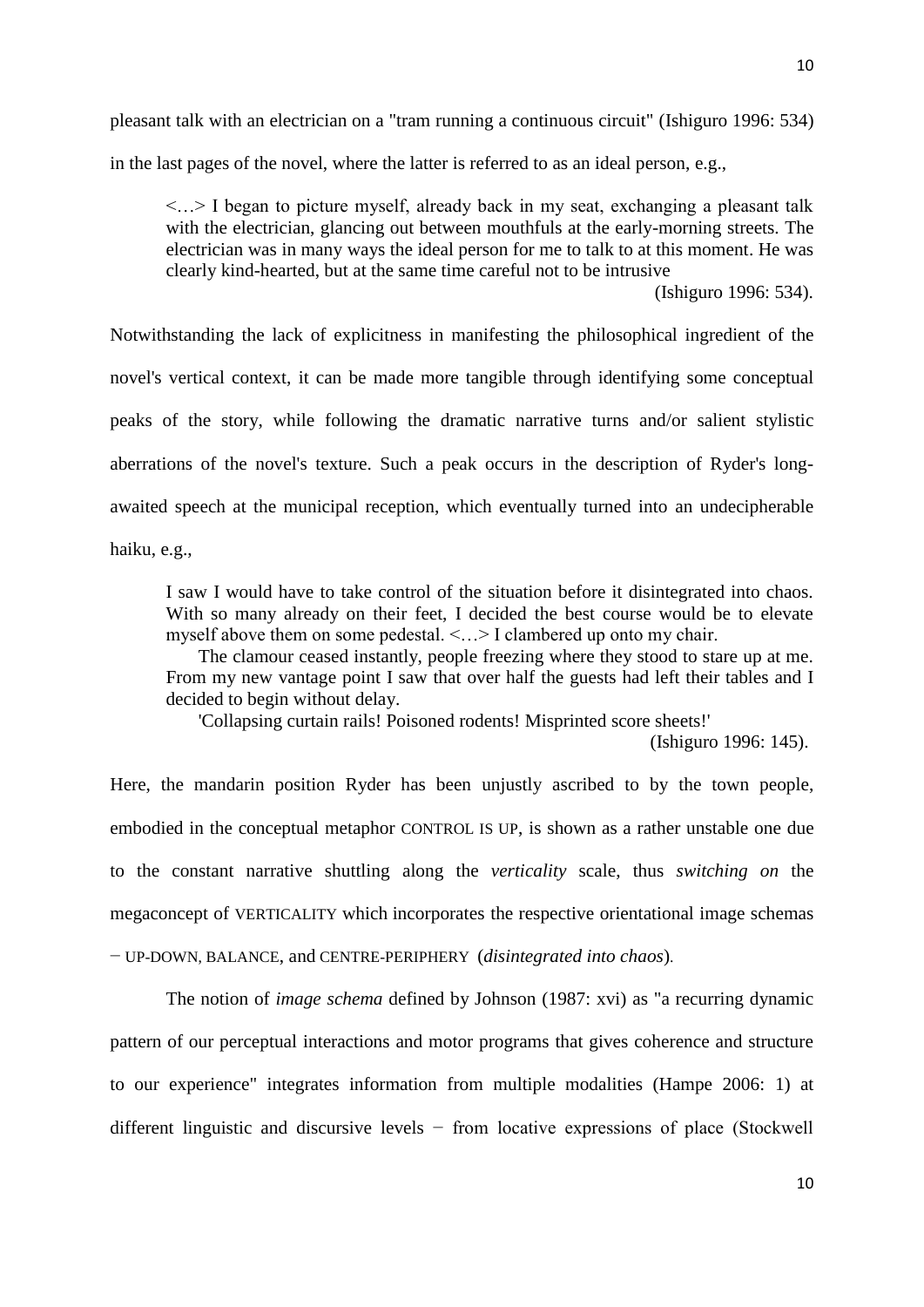2002; 16) to narrative structures (Talmy 2000: 417-482) and media discourse (Potapenko 2007: 204-205). For all I know, there have been little done so far to accommodate this notion, either as a heuristic device or as a research tool, to the analysis of big pieces of fiction. Although "image schemata do not work wonders by themselves' (Tsur 2009: 260), they fit well into the linguistic theory of *emotional resonance* in literary communication (Vorobyova 2006), with its key assumption that readers subconsciously react to some schematic gestalts (Hampe 2006: 1), simple iconic images inscribed in the multilevel literary structure (Vorobyova 2006: 75-77).

Eliciting such images requires a combination of disentanglement techniques, as procedures of literary text conceptual analysis, which, relying upon linguistic anchors in literary texture, help to construe a network of conceptual models related to a specific domain, here *philosophic*, *affective*, and *sensory.* 

#### **2. Facets of analysis**

## **2.1. Philosophy: in search of identity**

As it has been mentioned earlier, the *philosophic* domain of *The Unconsoled* can be traced back to the Confucian conception of Ideal person with its *five human, or filial relationships* (ruler to ruled, father to son, husband to wife, elder brother to younger brother, friend to friend) (Rothfork 2008), outlining in a rhizome-like way the protagonist's protean identity through his narrative avatars (Boris  $\rightarrow$  Stephan  $\rightarrow$  Ryder  $\rightarrow$  Brodsky) framed by different social contexts at various times of life (ibid.).

The search for redefining one's self, world, and values testifies to Ryder's disorientation of a liminal persona who, according to Victor Turner, is "neither here nor there; <…> between and betwixt the positions assigned and arrayed by law, custom, convention, and ceremony" (cit. after La Shure 2005). Thus, the Confucian model of the perfect person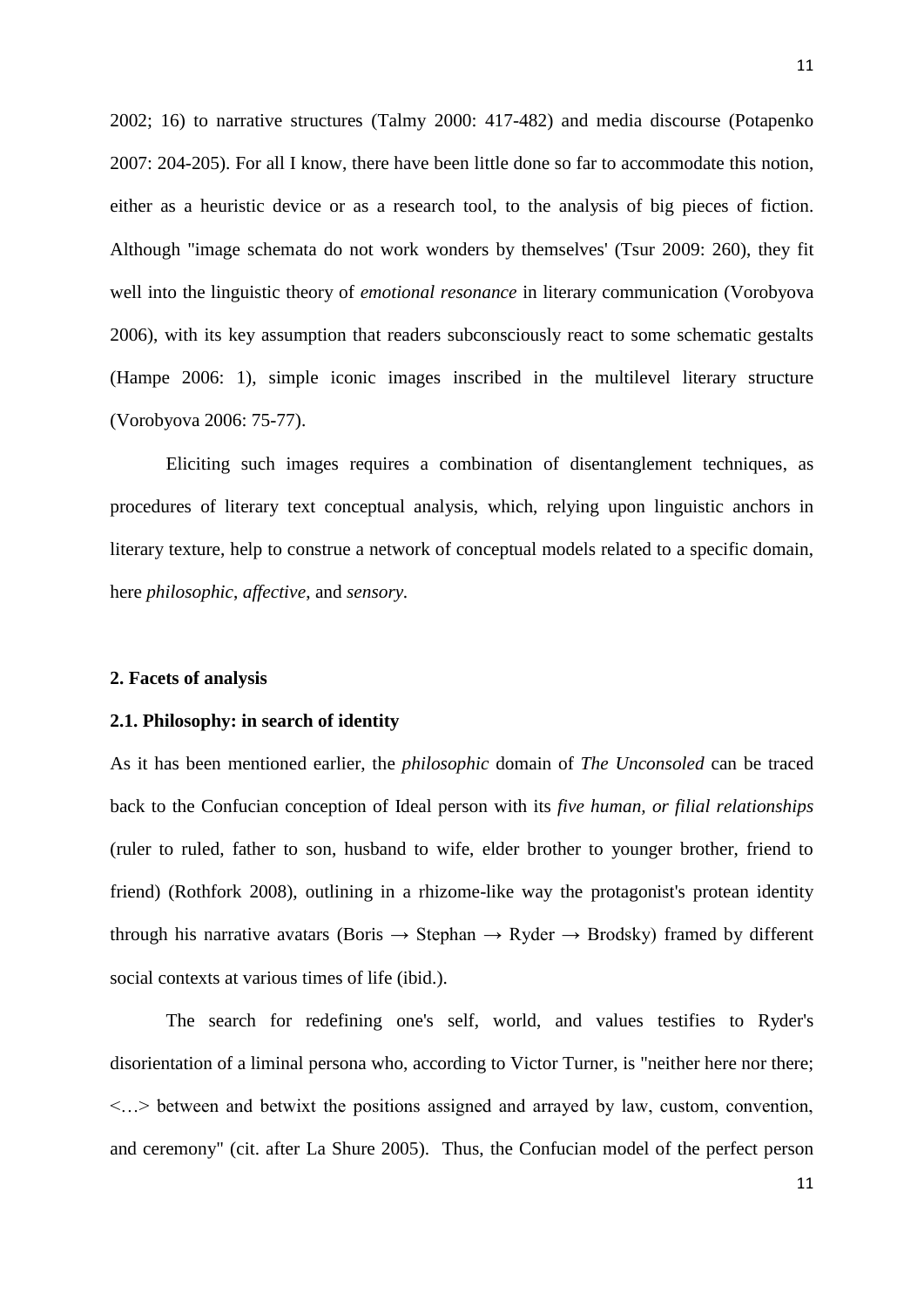possessing kindness/humanness, propriety, filial piety, sincerity, and wisdom (Rothfork 2008) undergoes a profound deconstruction in the novel. In his quest for unattainable goals, being charged on unmanageable demands, Ryder, practically an imitator, completely fails to be the perfect person he has been prior held for, remaining anxious of *seeming to be* rather than actually *being*, and relaxing a bit only when he is *no longer caring what sort of impression he created* (Ishiguro 1996: 528).

The idea of *verticality* that had accompanied Ryder's attempts to cope with his numerous commitments (climbing the steep hill together with the journalists who simply abused him − p. 179-181; descending a risky staircase, while following Mr. Christoff, a dethroned musical authority of the town people − p. 183-184; driving in his company along a steeply curving road − p. 187-190; wandering, up and down, the walkways with Boris and his grandfather, Gustav, in search of the family's former apartment  $-p$ , 217 and on; climbing a footpath to a little wooden hut where he could rehearse before the performance − p. 356, and other episodes) surfaced anew in another culmination peak of the story, in the morning after the phantasmagoria of the Thursday night performance, which blurred in Ryder's afflicted psyche with its eve, e.g.,

Whatever disappointments I had just suffered did not, I realised, reduce my responsibility to all those who had waited many weeks for the moment I sat before them in front of a piano. In other words, it was my duty to perform on this evening at least to my usual standards. To do anything less − I suddenly sensed it strongly − would be to open some strange door through which I would hurtle into a dark, unknown space (Ishiguro 1996: 518),

Not only there was the audience absent in it [the auditorium] entirely, all the seating had vanished as well.  $\leq$   $\leq$  > before me now was a vast, dark, empty space (Ishiguro 1996: 519).

Here, the vision of falling out through some strange door into a dark empty space, presumably symbolizing death, evokes a cluster of concepts – DARKNESS, EMPTINESS, VASTNESS, UNKNOWN / STRANGE, FALLING INTO, TRANSITION, relegated not just to the protagonist's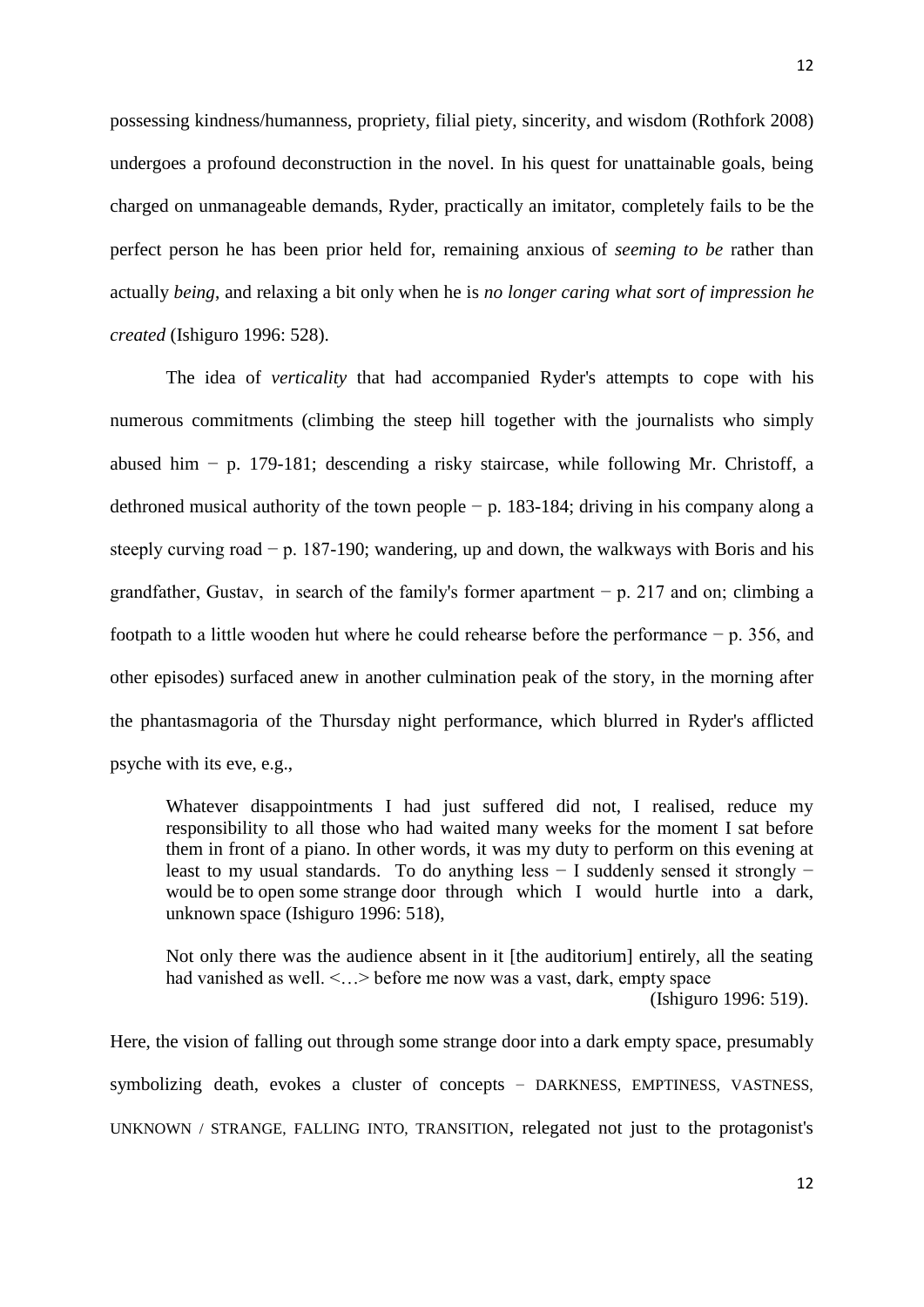ontic anxiety, caused by the relative threat to self-preservation and self-enhancement, but also to his ontological anxiety, the fear of annihilation (Hendrix 1967: 46). This definitely points to what might be called a cross-domain interaction, where the philosophic and emotional ingredients of the novel's vertical context interpenetrate.

#### **2.2. Emotions: in search of harmony**

The *affective* domain of *The Unconsoled*, closely linked to the Kafkaesque motifs of anxiety, unfolds in a wave-like fashion from the protagonist's weariness as a result of imposed insomnia to his despondency, fear and panic (verbally marked by the respective emotional labels − see the list below), only rarely punctuated by relaxation and emotional release (markers italicized), e.g.,

Preoccupied (manner, air etc.) (p. 4, 13, 14, 21, 35, 81, 109, 119 et al.)  $\rightarrow$  worry (p. 13, 19, 20, 23, 53, 124, 169), trouble (p. 14, 26, 37, 133) → terror (p. 66) → anguish  $(p, 71) \rightarrow$  *for the first time in hours began to feel a sense of relaxation coming over*  $me$  (p. 79)  $\rightarrow$  an intense rage (p. 80)  $\rightarrow$  frustration and anger came flooding back  $(p. 87) \rightarrow a$  lot of pressure  $(p. 89) \rightarrow$  the panic mounting further  $(p. 90)$  / retreating in panic (p. 127)  $\rightarrow$  anger rising (p. 91)  $\rightarrow$  anguish mounting within me (p. 92)  $\rightarrow$ despondency (p. 109)  $\rightarrow$  the growing annoyance (p. 115)  $\rightarrow$  an intense irritation (p.  $115) \rightarrow$  growing increasingly tense (p. 120) / tense with worry (p. 126) / new tension in the air (p. 135) / the underlying tension was increasing (p. 135)  $\rightarrow$  confusion (p.  $129 \rightarrow a$  huge embarrassment steadily engulfing him (p. 129)  $\rightarrow a$  despairing talk (p.  $126$  / a desperate sadness starting to engulf me (p. 155)  $\rightarrow$  growing increasingly emotional again (p. 156)  $\rightarrow$  a powerful sense of loss welled up inside me (p. 157) → *I* was in something approaching a tranquil mood (p. 159)  $\rightarrow$  *feeling more contented than ever* (p. 161)  $\rightarrow$  suppressing a sense of panic (p. 170)  $\rightarrow$  I felt a panic beginning to seize me (p. 172) / the feeling of panic had grown rapidly (p. 172) / the growing fear and panic (p. 172) / I felt a panic beginning to seize me (p. 176)  $\rightarrow$ fighting off my emotions (p. 172)  $\rightarrow$  something of a shock (p. 176)  $\rightarrow$  an intense sense of irritation (p. 179) / to fuel my irritation (p. 181), etc.

Though the above inventory of emotional labels embraces only one third of the novel's scope, it still allows tracing a kind of emotional narrative rhythm, a sort of affective pulsation (Vorobyova 2006: 74) that adds to the synergy of emotional resonance evoked by the textual fabric. Such rhythm is additionally maintained by a cluster of conceptual metaphors centred around the idea of *verticality*, associated with falling down or sliding into a CONTAINER and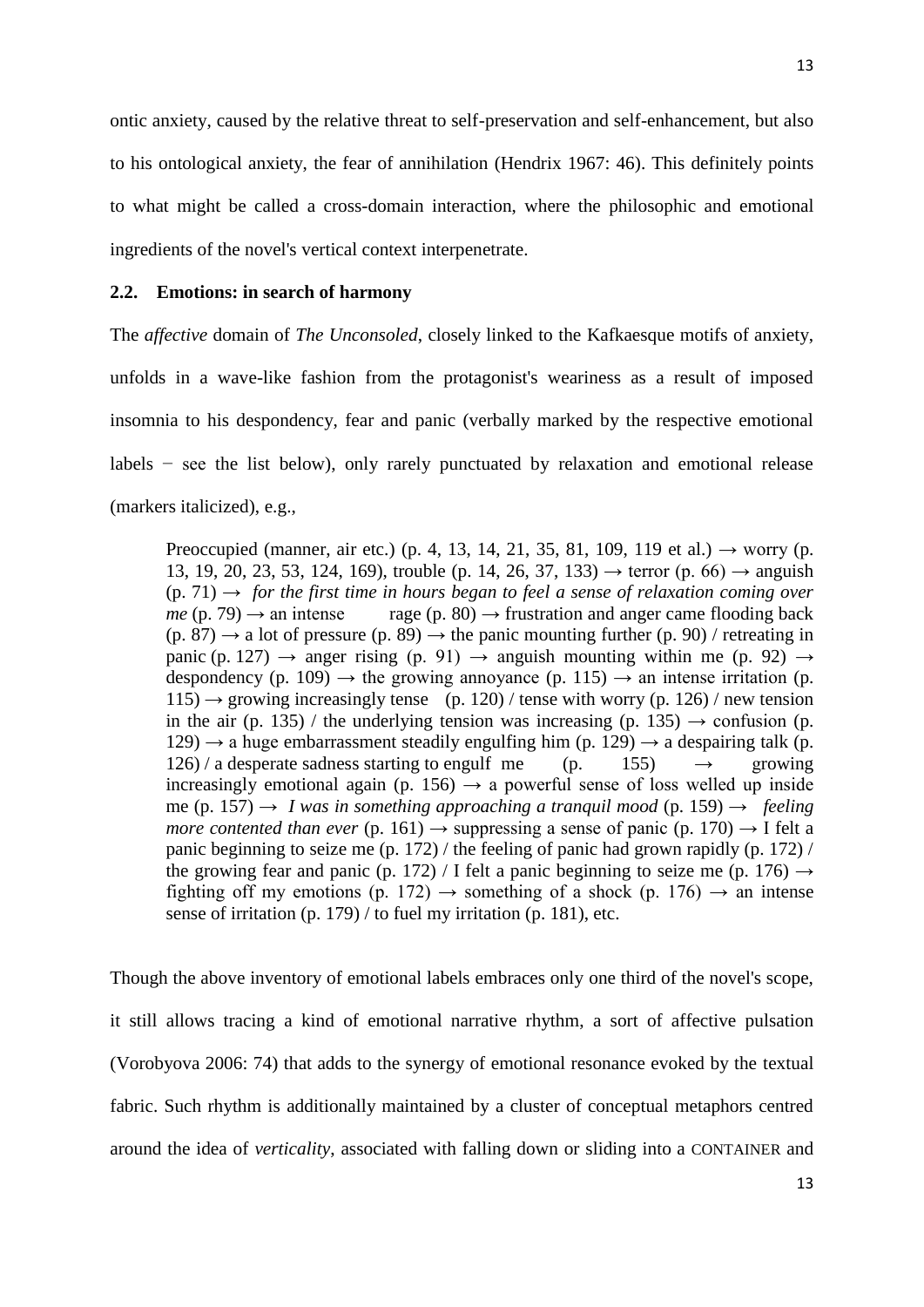involving such concepts as WATER / FLOOD and SEIZURE / ENGULFMENT that regularly reiterate in the novel's conceptual design, cf.,

I felt my weariness engulfing me and decided there was little point in worrying myself further until I had had a little sleep (Ishiguro 1996: 15),

I felt myself sliding into a deep and exhausted sleep (Ishiguro 1996:17),

An intense urge of weariness came over me so that it was virtually all I could do to stagger back to my bed and collapse on top of it, sinking at once into a deep sleep (Ishiguro 1996: 116).

Paradoxically, unlike the conceptual pattern of *The Unconsoled*, which is predominantly metaphorical, the linguistic texture of Ishiguro's novel is rather meagre in its metaphorical connotations. Metaphors that are used to describe the emotional state of the characters and the overall atmosphere of the depicted events can be generally categorized as *sleeping* or even *tired* ones (Goatly 1997: 31-35). Contrarily, the aggregate synergetic effect of the novel's affective design, grounded in the in-built diagrammatical WAVE icon with its *verticality*dominated peak coinciding with the Thursday concert embarrassing finale,

But just at that moment something else occurred which perhaps had been on the cards for some time. Brodsky swung his baton in a large arc, almost simultaneously punching the air with his other hand. As he did so, he appeared to become unstuck. He ascended a few inches into the air, then crashed down across the front of the stage, taking the podium rail, the ironing board, the score, the music stand, all with him (Ishiguro 1996: 496),

also appears to be crashing due to the semantic accretion eventually standing out in relief as the anamorphic metaphor of EMOTIONAL ZUNAMI, gaining force, raging fiercely for some time and then slowly going out, as in the concluding paragraphs of the novel, e.g.,

Then, as the tram came to a halt, I would perhaps give the electrician one last wave and disembark, secure in the knowledge that I could look forward to Helsinki with pride and confidence (Ishiguro 1996: 528).

Such development of the plot correlates with Victor Turner's scenario of liminality as a temporary state "that must eventually dissolve, for it is a state of great intensity that cannot exist very long without some sort of structure to stabilize it" (cit. after Homans 1995/1979: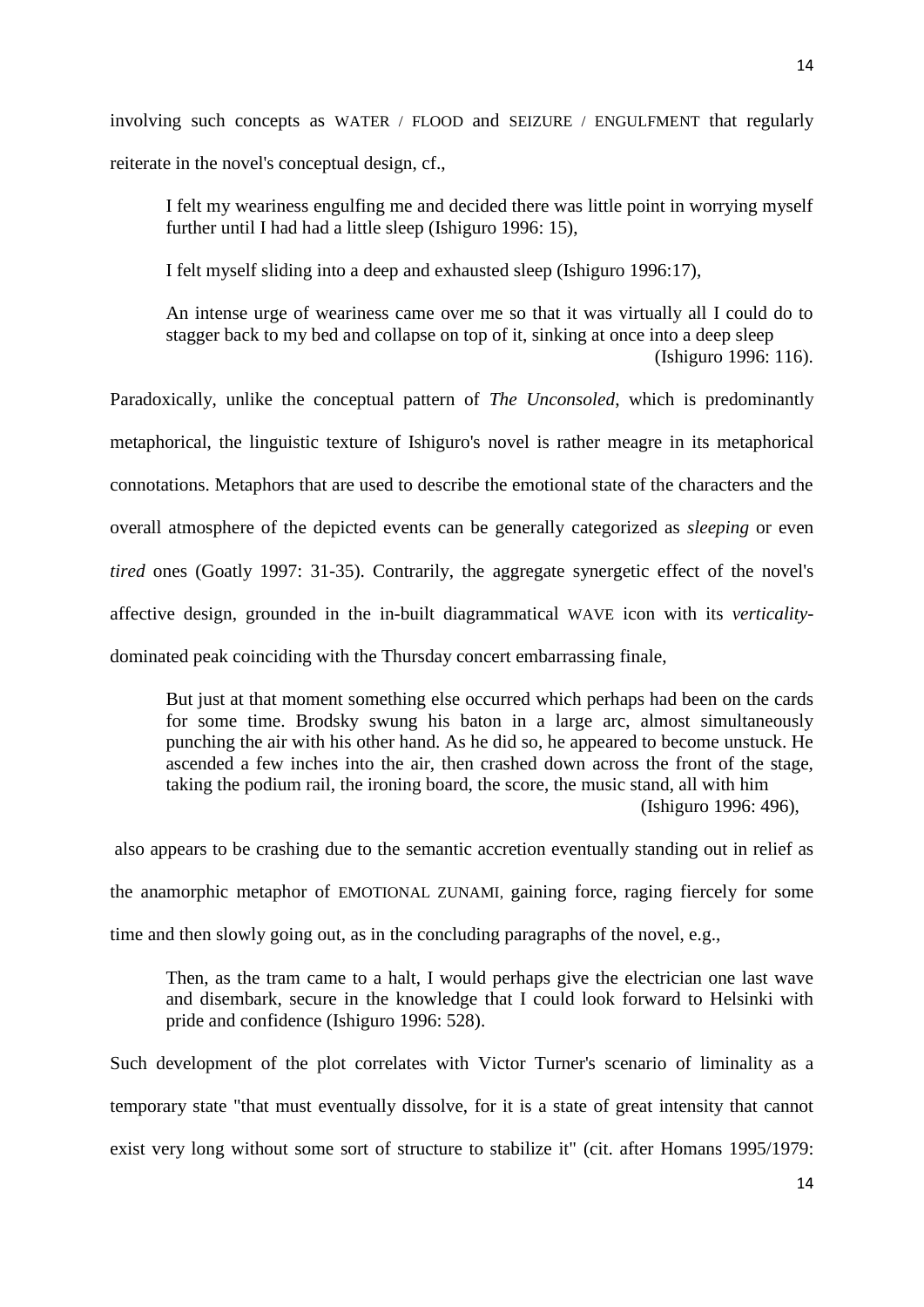207). The harmonizing structure that contributes to the dissolution of Ryder's psychological and emotional liminality is tightly attached in the novel to the domain of music.

# **2.3. Perception: in search of revelation**

The prevalence of auditory effects in the *sensory* domain of *The Unconsoled* looks natural not only because of the protagonist's profession or the immense importance of music among the virtues of Confucian thinking, who preached: "Let a man be stimulated by poetry, established by the rules of propriety, perfected by music" (Confucius). The presence of music in the novel in its multifarious functions − as a counterpart to silence, e.g., *There may have been silence, but inside his* [Brodsky's] *head, there'd been the whole universe of music* (p. 59); as a chain of recitals, accomplished, failed and missed; as magic, e.g., *Within minutes music cast a spell over us all* (p. 113); as a consolation, e.g., *She'll be like the music. A consolation. A wonderful consolation* (p. 313), and as a challenge, e.g., *The modern forms, they're so complex now. <…> To them* [people of the town] *it's just crashing noise, a whirl of strange rhythms* (p.185) − helps to create the undercurrent rhythm, similar to that of contemporary music, which is crucial for fictionalization of the altered states of consciousness.

Out of several music-fictionalizing devices used in the novel two struck us as most effective in miming and conceptualizing music in its modern form: a *silence↔sound* narrative pulsation and inscribed *verticality* exercising both an irritating and therapeutic impact on the reader (see Aigen 2009: 238-267 for details of the latter)*.* 

The texture of Ishiguro's novel abounds in *silence↔music* auditory fluctuations. It is not only that the word *silence*, its synonyms, including periphrastic ones (as in *I'd come in, hardly say a word, just go to the piano, lift the lid, start playing* − p. 76), and derivates crop up in every other page of the book; silence is used here in its phenomenological sense − as a weird mode of communication once chosen by Gustav, the porter, and his daughter, Sophie,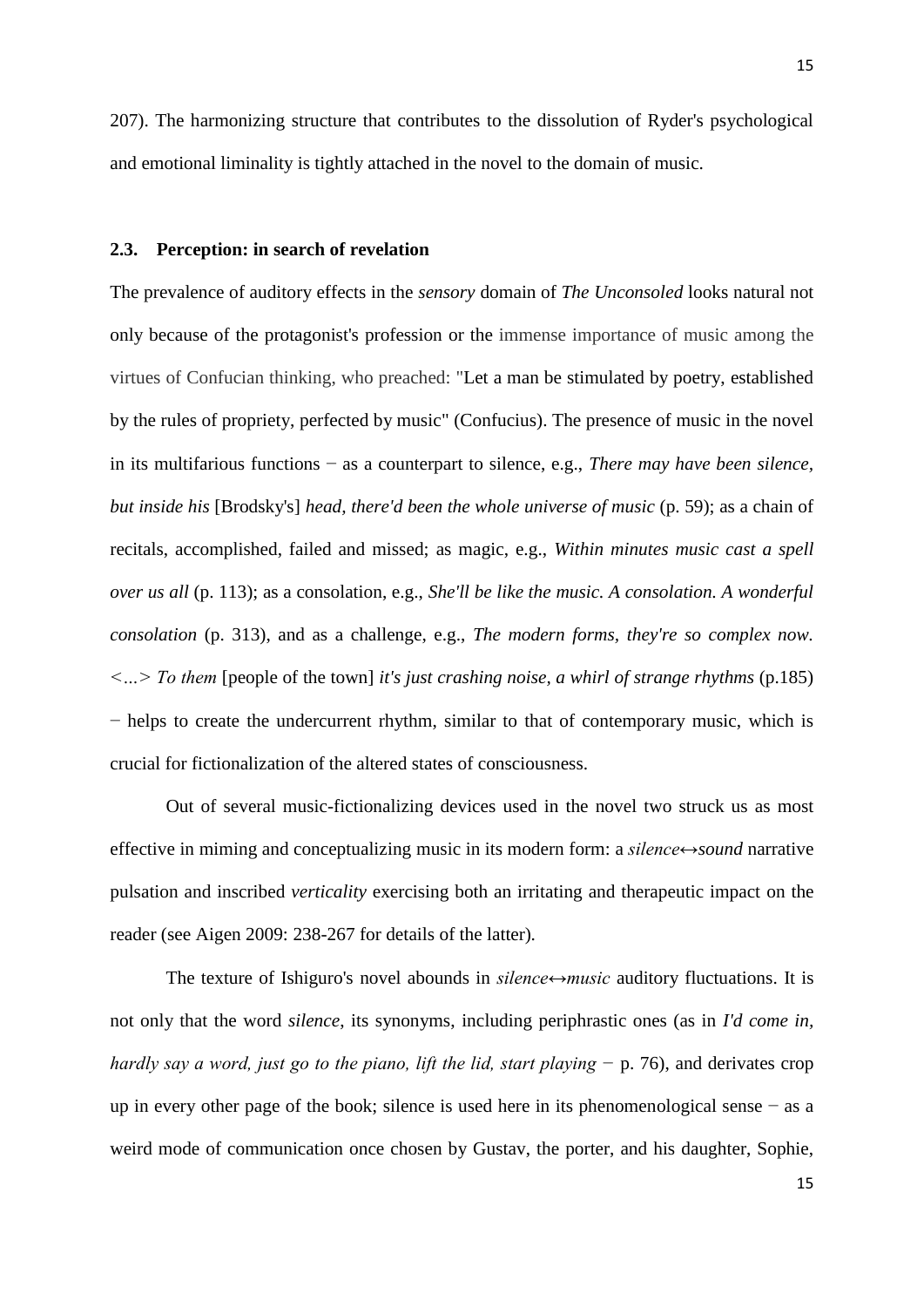which caused them both much pain, affected badly Sophie's son, Boris, but could hardly be overcome.

Such emphasis on silence can be accounted for by at least two reasons: (i) hidden links to Japanese music that has no specific beat but depends much on the so called *ma −* an interval in time and space, close to a dramatic pause, which is not just an empty space but "a concept related to commenting on or engaging in" (Ma); and (ii) an intrinsic connection of silence and contemporary music. It is common knowledge, for instance, that John Cage's famous three-movement composition *4'33''* (1952) is based solely on silence as it "purports to consist of the sounds of the environment that the listeners hear while it is performed" (4'33'') by the orchestra without playing any instrument during four minutes and thirty-three seconds.

The in-built VERTICALITY, generally pertaining, as a static phenomenon, a hierarchy, to Western music whose pitch relations are conceptualized and described as RELATIONSHIPS IN VERTICAL SPACE (Zbikowski 2005: 66), in modern musical forms acquires a special dynamic significance as an after-effect of its atonality and the resulting dissonance, making such music, as some composers claim, *soulless* (Atonality). In the culmination of *The Unconsoled*, which depicts Brodsky's long-awaited performance as an orchestra conductor, this lack of soul turns from dissonant to grotesque, almost perverse, producing an effect that *was unnerving, but compelling* (p. 492), both due to grotesqueness of his appearance and behaviour while using an ironing board, *vertically and folded*, as a crutch (455) and due to *ignoring the outer structure of the music,* Mullery's *Verticality* (p. 491, 492).

All this leaves the sensation of confusion, of chaos which has scared Ryder so much − chaos that, according to Confucius, could only be surmounted by music that moulds man's character (Confucius). The circle is locked; we are back to the beginning of the labyrinth, caught in the web of the novel's worlds. Unconsoled?

16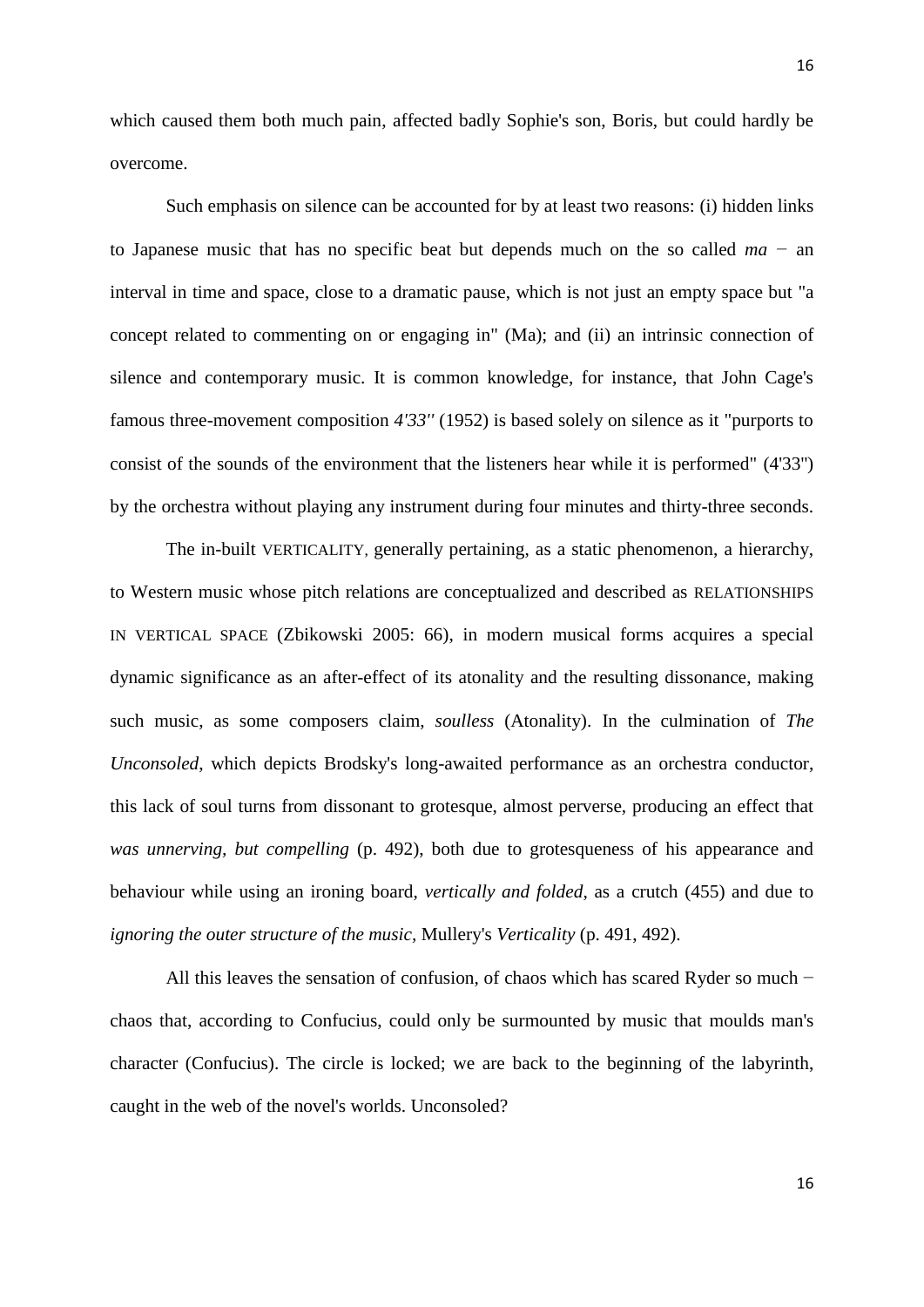#### **References:**

- Aigen, K. 2009. Verticality and containment in song and improvisation: an application of schema theory to Nordoff-Robbins music therapy. *Journal of Music Therapy.* 46 (3): 238-267.
- *Anamorphosis.* Internet: http://en.wikipedia.org/wiki/Anamorphosis. Posted January 17, 2011. Accessed January 19, 2011
- Athanasiou, A., P. Hantzaroula, K. Yannakopoulos. 2008. Towards a new epistemology: the "affective turn". *Historein.* 8. Performing Emotions: Historical and Anthropological Sites of Affect. Internet: http://www.nnet.gr/historein/historeinfiles/histvolumes/hist08/histeditorial.htm. Accessed July 15, 2011.
- Atonality. *New World Encyclopedia.* Internet: http://www.newworldebcyclopedia.org/entry/Atonality. Posted April 2, 2008. Accessed July 21, 2011.
- Cargill, A. 2009. My archive choices: twisted fiction. Internet: http://www.faber.co.uk/article/2009/9/archive-choice-angus-cargill. Accessed July17, 2011.
- Chrzanowska-Kluczewska, E. 2012. *In press*. Discourse worlds and the space of culture. In O. Vorobyova (ed.), *Kognityvni Studiyi Tekstu i Dyscursu: poetyka, rytoryka, naratologiya.* Kyiv: Vydavnychyi tzentr KNLU.
- Clough, P. T. and J. O'M. Halley (eds.). 2007. *The Affective Turn: Theorizing the Social.*  Durham: Duke University Press.
- Confucius*. Citizendium, the Citizens' Compendium.* Internet: http://en.citizendium.org/wiki/Confucius. Posted March, 2010. Accessed July 21, 2011.
- *Covers: The Unconsoled by Kazuo Ishiguro.* Internet: http://www.librarything.com/work/25310/covers. Accessed July 17, 2011.
- Cross, I. 2007. Music, Science, and Culture. In I. Roth (ed.), *Imaginative Minds: Proceedings of the British Academy 147.* Oxford: Oxford University Press. 147-165.
- Damasio, A. 1999. *The Feeling of What Happens: Body and Emotions in the Making of Consciousness.* San Diego etc.: A Harvest Book, Harcourt.
- Damasio, A. 2000/1994. *Descartes' Error: Emotions, Reason, and the Human Brain.* New York: Quill.
- Eco, U. 1994/1992. *Interpretation and Overinterpretation.* Cambridge: Cambridge University Press.
- 4'33''. *Wikipedia.* Internet: http://en.wikipedia.org/wiki/4%E2%80%B233%E2%80%B3. Posted July 5, 2011. Accessed July21, 2011.
- Gennep, A. van. 1960. *The Rites of Passage*. Chicago: University of Chicago.
- Goatly, A. 1997. *The Language of Metaphors.* London: Routledge.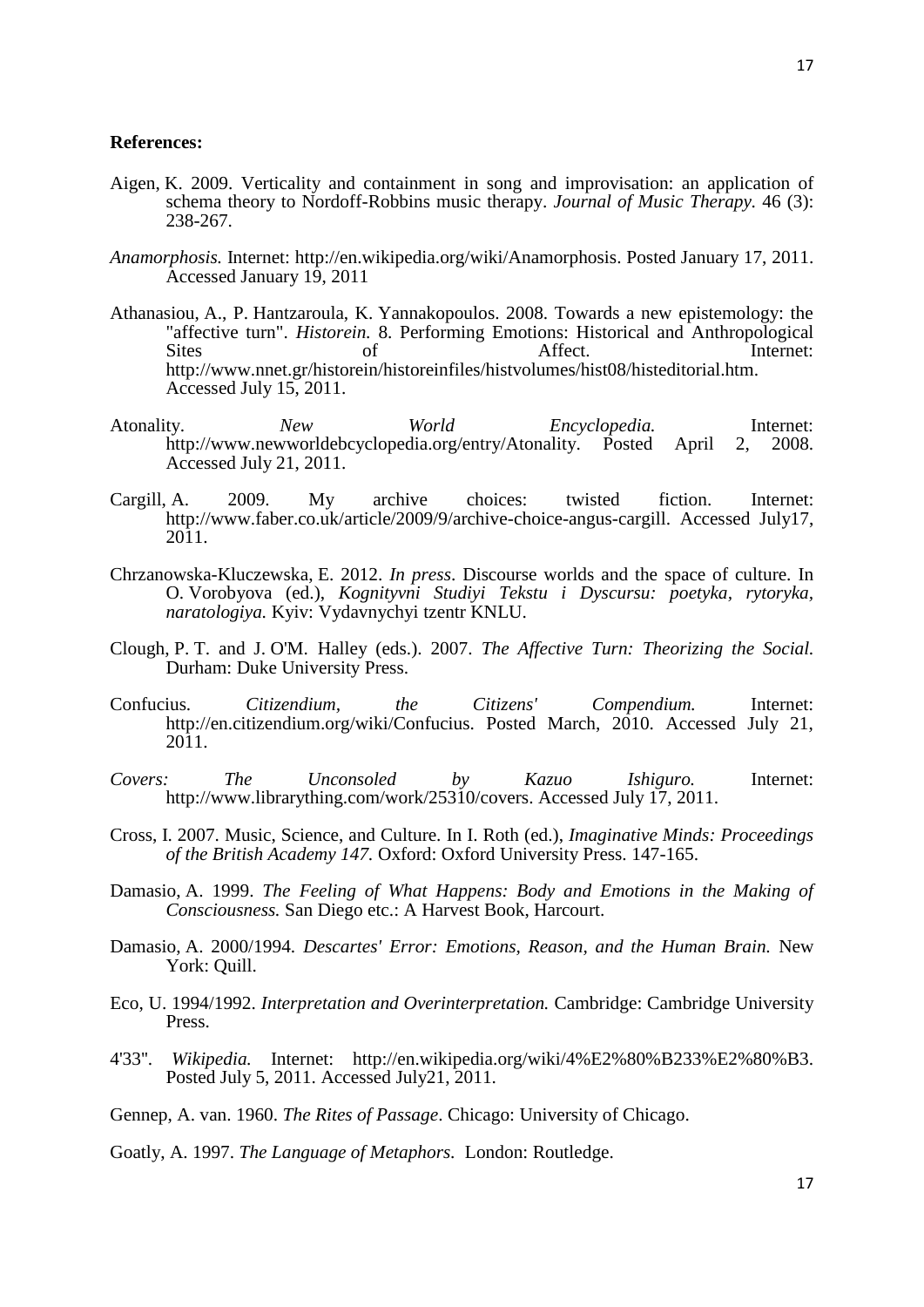- Gyubbenet, I. V. 2010/1991. *Osnovy philologicheskoi interpretatsii literaturnokhudozhestvennogo teksta.* Izd. 2, dop. Moskwa: Knizhnyi Dom: LIBROKOM (Basics of literary text philological interpretation).
- Hampe, B. 2006. Image schemas in cognitive linguistics: Introduction. In B. Hampe (ed.) in cooperation with J. Grady (ed.), *From Perception to Meaning: Image Schemas in Cognitive Linguistics.* Berlin; New York: Mouton de Gruyter.
- Havskov, L. 2009. *"The Madman is a Waking Dreamer": A psychoanalytical and existential reading of Kazuo Ishiguro's The Unconsoled.* Master's Thesis. Department of Foreign Languages, University of Bergen.
- Hendrix, H. 1967. The ontological character of anxiety. *Journal of Religion and Health* 6(1): 46-65.
- Homans, P. 1995/1979. *Jung in Context: Modernity and the Making of a Psychology.*  Chicago: Chicago University Press.
- Ishiguro, K. 1996. *The Unconsoled*. New York: Vintage Books.
- Johnson, M. 1987. *The Body in the Mind: The Bodily Basis of Meaning, Imagination and Reason.* Chicago: Chicago University Press.
- Kelley, J. E. 2010. Virginia Woolf and Music. In M. Humm (ed.), *The Edinburgh Companion to Virginia Woolf and the Arts.* Edinburgh: Edinburgh University Press. 417-436.
- Lakoff, G. and M. Johnson. 1980. *Metaphors We Live By.* Chicago and London: The University of Chicago Press.
- La Shure, Ch. 2005. What is liminality? Internet: http://www.liminality.org/about/whatisliminality. Posted October 18, 2005. Accessed July 18, 2011.
- Ma. *Japanese language.* Internet: http://japanese.about.com/library/weekly/aa082097.htm. Accessed July 21, 2011.
- Mc Kevitt, P., S. Ó Nualláin and C. Mulvihill (eds.). 2002. *Language*, *Vision and Music.*  Amsterdam/Philadelphia: John Benjamins.
- McParland, R. P. (ed.). 2006. *Music and Literary Modernism: Critical Essays and Comparative Studies.* Newcastle: Cambridge Scholars Publishing.
- Oatley, K. 1992. *Best Laid Schemes: The Psychology of Emotions*. Cambridge etc.: Cambridge University Press; Paris: Edition de la Maison des Sciences de l'Homme.
- Patterson, Ch. 2005. *Kazuo Ishiguro: The samurai of suburbia.* The Independent on Sunday. March 4. Internet: http://www.independent.co.uk/artsentertainment/books/features/kazuo-ishiguro-the-samurai-of-suburbia-527080.html. Accessed July 6, 2011.
- Potapenko, S. 2007. Image schematic structure of news discourse: The role of ENABLEMENT and DISABLEMENT. *Abstracts of 10<sup>th</sup> International Cognitive Linguistics Conference: General Session.* Krakow. 204-205.